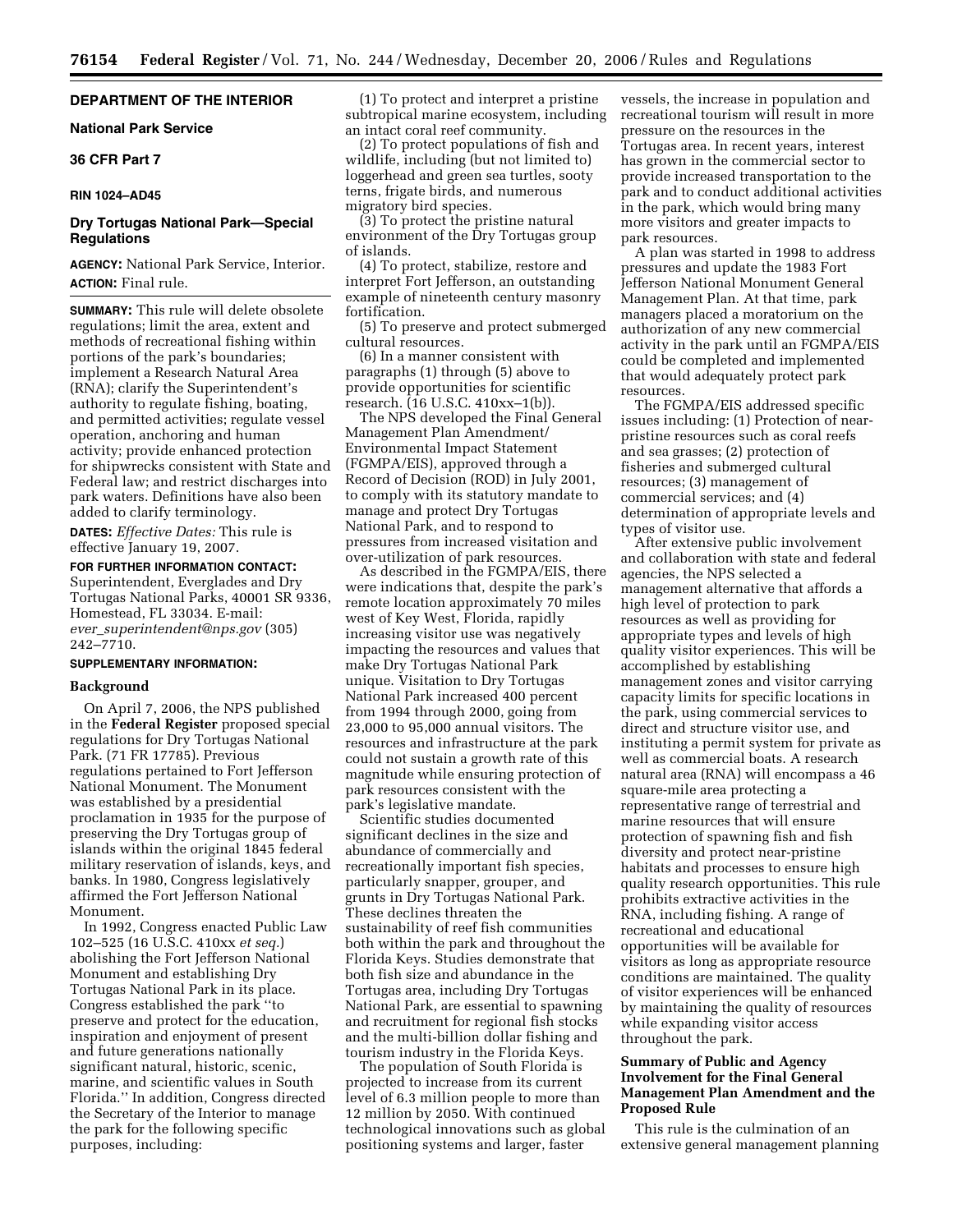process for Dry Tortugas National Park that began in 1998. NPS planning was undertaken concurrently and collaboratively with planning by the National Oceanic and Atmospheric Administration (NOAA), the Florida Fish and Wildlife Conservation Commission (FWC), and the Gulf of Mexico Fisheries Management Council (GMFMC), leading to establishment of the Tortugas Ecological Reserve (TER) in the Florida Keys National Marine Sanctuary (FKNMS) adjoining the park.

To assist in developing alternatives for the TER, NOAA established a 25 member Working Group composed of commercial and recreational fishermen, divers, scientists, non-governmental organizations and other concerned citizens, stakeholder representatives, FKNMS Advisory Council members, and federal and state government representatives charged with resource management authority in the Tortugas area. The Working Group used an ''ecosystem approach,'' recommending alternatives based on natural resources rather than jurisdictional boundaries. The NPS and FWC participated in the Working Group that gathered ecological and socio-economic information through two public meetings, a site characterization document, and the firsthand experiences of commercial and recreational fishermen and others.

To maximize public participation in the park and the sanctuary planning, the NPS and FKNMS held 5 joint scoping meetings in the fall of 1998. To gain additional information, in 1999, the NPS and NOAA asked the National Research Council of the National Academy of Sciences to examine the utility of marine reserves and protected areas for conserving fisheries, habitats, and biological diversity. The Council's report, Marine Protected Areas: Tools for Sustaining Ocean Ecosystems, endorsed the increased use of ''no-take'' reserves, in concert with conventional management approaches, as a tool for managing ocean resources. In May 1999, the Working Group reached consensus on proposed boundaries for the TER and a proposed no-fishing zone inside Dry Tortugas National Park. All public and agency comments were considered by the NPS and incorporated into the issues and alternatives evaluated in the draft GMPA and EIS.

In June 2000, the NPS and FKNMS released their draft management plans for public review and held 6 joint public hearings with the FWC and the GMFMC. Comments on the draft GMPA were overwhelmingly supportive of establishing the RNA. Out of 6,104 comments received, 97% supported the prohibition of extractive activities in

this area. All public and agency comments were carefully considered by the NPS and the proposed action was modified in several areas in response to the comments.

In January 2001, the Dry Tortugas National Park FGMPA was made available to the public. The NPS received several hundred letters from citizens and organizations reflecting a variety of viewpoints about the FGMPA. The NPS carefully considered all comments including those for and against prohibiting recreational fishing in the proposed RNA. On July 27, 2001, the Secretary of the Interior approved the FGMPA, and the Record of Decision was signed. In announcing approval of the plan, the Secretary stated, ''This plan has been developed with broad public outreach and a great deal of participation with the State of Florida, fishing organizations and interest groups. \* \* \* My goal for this plan in the future is that recreational and commercial fishermen will see more and bigger fish, more conch and lobster in Florida Bay and the Straits of Florida, as a result of the critical spawning and marine nurseries we are protecting in the park.'' Additional details on public involvement for the FGMPA are included in the ROD which may be viewed or downloaded from the park's Web site at *[http://www.nps.gov/drto/](http://www.nps.gov/drto/parkmgmt/index.htm)  parkmgmt/index.htm.* 

During the preparation of the FGMPA, the State of Florida indicated to the NPS and DOI that it claimed title to submerged lands located within Dry Tortugas National Park. These lands are also claimed by the United States. Rulemaking to implement the FGMPA was delayed pending resolution of this issue. Rather than addressing this issue through potentially protracted litigation, the State and DOI entered into a ''Management Agreement for Certain Submerged Lands in Monroe County, Florida, Located within Dry Tortugas National Park'' that was approved by the Florida Governor and Cabinet on August 9, 2005 and by the Secretary of the Interior on December 20, 2005. This rule is consistent with the requirements of that agreement which stipulates that the NPS shall submit proposed regulations to the FWC for review and obtain the concurrence of the Board of Trustees of the Internal Improvement Trust Fund of the State of Florida (Governor and Cabinet) regarding that portion of the regulations pertaining to the management of submerged lands within the park. The Governor and Cabinet received comments from a variety of recreational fishing organizations, conservation groups, elected officials, state and federal agencies, and

interested parties prior to approving the agreement. The August 9th meeting was publicly noticed and received statewide media coverage. The management agreement may be viewed or downloaded from the park's Web site at *[http://www.nps.gov/drto/parkmgmt/](http://www.nps.gov/drto/parkmgmt/index.htm)  index.htm*. A Florida Department of Environmental Protection (FDEP) statement on the approval of the management agreement is available on its Web site at *http:// [www.dep.state.fl.us/secretary/news/](http://www.dep.state.fl.us/secretary/news/2005/08/0809_01.htm)* 

*2005/08/0809*\_*01.htm.*  The FWC reviewed the proposed regulations at public meetings in Key Largo, Florida on December 1, 2005 and in Gainesville, Florida on February 2, 2006. The FWC received comments from a variety of recreational fishing organizations, conservation groups, elected officials, State and Federal agencies, and interested parties at these meetings. The FWC approved the proposed regulations at its February 2, 2006 meeting and described the rationale for this action on its Web site at *[http://myfwc.com/whatsnew/06/](http://myfwc.com/whatsnew/06/statewide/tortugas.html)  statewide/tortugas.html.* 

The FWC meetings were announced in advance and received statewide media coverage.

On April 5, 2006, the DOI announced publication of the NPS draft special regulations in the **Federal Register** and the initiation of a 60-day public comment period. The press release and the April 7, 2006 **Federal Register**  notice invited public comments by mail, e-mail, fax, or in person at a May 17, 2006, public meeting in Key Largo, Florida. On May 11, 2006, the NPS issued a press release seeking comments at the May 17, 2006, meeting. The release was also distributed by electronic mail to more than 500 individuals and organizations on the park's mailing list. Articles announcing the meeting date, location, and how to submit comments were published in the *Miami Herald* and *Florida Keys Keynoter.* Forty-three (43) people attended the meeting. The NPS received 5,238 responses, including letters, emails, and verbal comments during the comment period that closed on June 6, 2006. Ninety-nine percent of the respondents supported NPS implementation of the proposed RNA.

The FWC reviewed and approved this final rule, and the NPS obtained the concurrence of the Governor and Cabinet at their November 14, 2006 meeting. This concurrence is for an initial five year period at which time their approval of the rule is again required. The Governor and Cabinet received public comments prior to taking their action. The management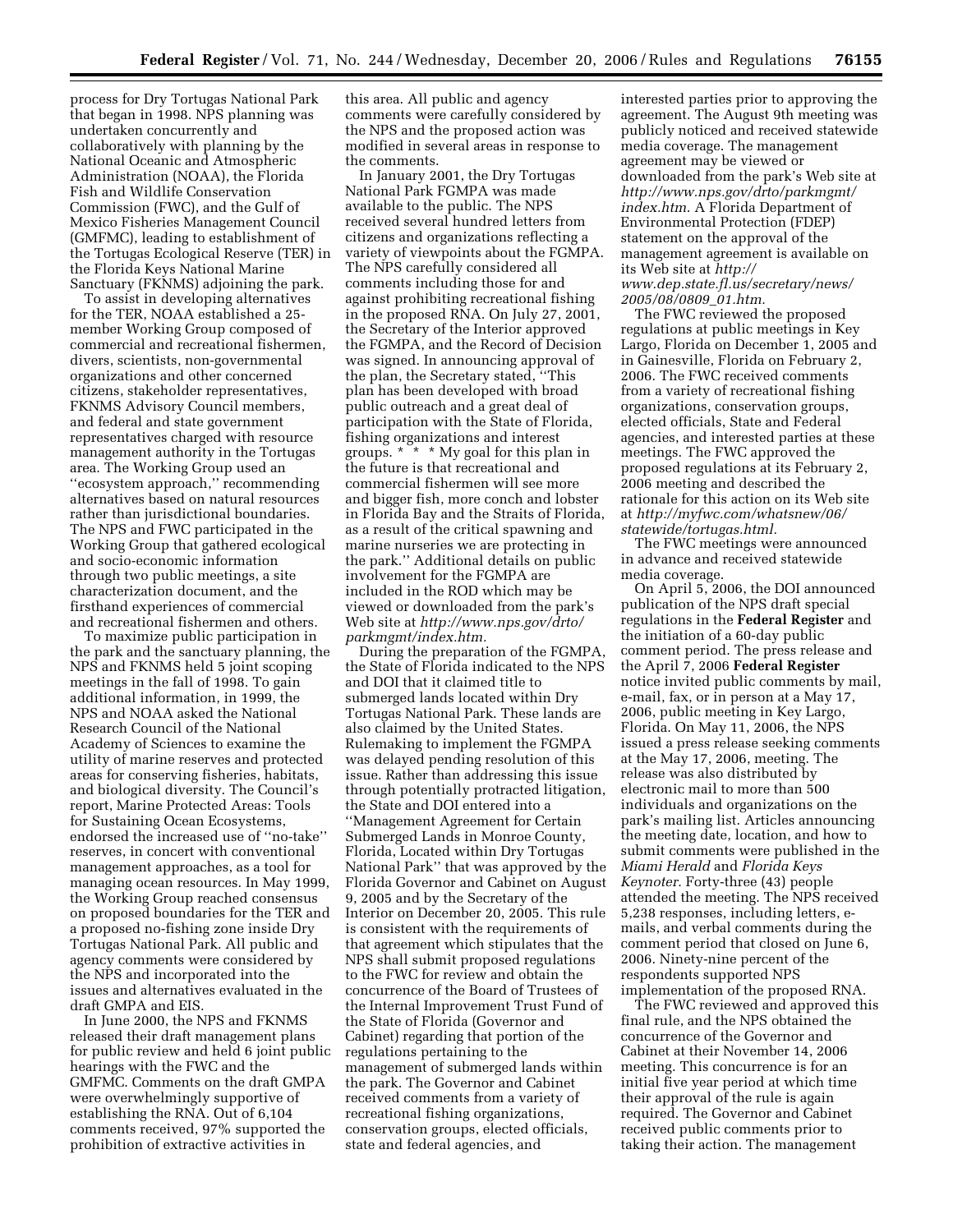agreement also provides that the NPS and the State will work together to implement a research and monitoring program for the park's marine ecosystem, to coordinate this work with similar efforts by the FKNMS, and to provide a status report on the fisheries and activities at least every five years to the Board of Trustees. To further this effort, NPS and the FWC will shortly enter into a joint agreement for cooperative research within the Park and the RNA and to establish measures for evaluating the effectiveness and performance of the RNA.

The regulations will be reviewed at least every five years, and as appropriate, revised and reissued based upon the results of the research program and information contained in the status report. Information and data collected regarding the effectiveness and performance of the RNA will also be reviewed and evaluated, and adjustments to the RNA will be undertaken, as appropriate. Any future revisions to these regulations will include opportunities for public review and comment during the rulemaking process.

#### **Summary of Comments—Introduction**

The proposed rule was published for public comment on April 7, 2006, with the comment period lasting until June 6, 2006. The NPS received 5,238 comments regarding the proposed rule, including letters, e-mails, and verbal comments given at a May 17, 2006 public meeting in Key Largo, Florida. Of the total, 63 are original comments and 5175 were form letters supporting implementation of the regulations and the RNA. These comments have been analyzed using a process called ''content analysis.'' Content analysis is a systematic process of compiling and categorizing public viewpoints and concerns. A goal of the process is to identify all relevant issues, not just those represented by the majority of respondents.

The NPS has carefully considered all comments received and in some cases adopted suggestions made. The comments and reasons for accepting or rejecting them are included below.

# **General Overview of Public Comments**

#### *Research Natural Area (RNA)*

• Ninety-nine percent of all commenters supported NPS implementation of a RNA zone. Reasons cited were:

- —To protect nationally significant corals and benthic habitats
- —To protect habitats for endangered sea turtles, birds and other species
- —To replenish depleted fish stocks and protect biological diversity
- —To achieve park purpose to protect a pristine, intact marine ecosystem
- —To allow comparative studies in a non-manipulated marine ecosystem
- —Population pressure and threats to the ecosystem are increasing
- —The science used in RNA decision making was sound
- —The RNA will help support fishing/ tourism economy of the Florida Keys
- —Public involvement for the FGMPA and proposed regulations was inclusive, collaborative and adequate

• One percent of respondents opposed NPS implementation of the RNA. Reasons cited were:

- —The science used in RNA decisionmaking was inadequate
- —The resources in the Tortugas area (corals and fish stocks) are in good condition
- —Commercial fishing in the Tortugas area causes far more damage to fish stocks than recreational fishing
- —Commercial fishing in the Tortugas area should be banned if NPS wants to improve fish stocks
- —Existing regulations, size and bag limits will adequately protect fish stocks
- —The RNA will increase fishing pressure on areas remaining open to fishing
- —The RNA will unnecessarily restrict public access and fishing opportunities in the park
- —Public involvement for the proposed regulations was inadequate

## **Response to Specific Comments**

*Comment #1:* The NPS does not have the authority and jurisdiction to issue regulations for Dry Tortugas National Park marine resources because the United States does not have jurisdiction of the submerged lands and waters beyond Duck Key.

*NPS Response:* The NPS disagrees. Congress established the present boundary of Dry Tortugas National Park in 1992 (Pub. L. 102–525). The NPS Organic Act (16 U.S.C. 1) authorizes the ''NPS to promote and regulate the use of the Federal area know as national parks \* \* \* which purpose is to preserve the scenery and the natural and historic objects and the wildlife therein \* \* \* and to leave unimpaired for the enjoyment of future generations.'' Further, 16 U.S.C. 3 authorizes the Secretary of the Interior to make and publish rules and regulations deemed necessary or proper for the use and management of the parks; and 16 U.S.C. 1a–2(h) specifically authorizes the Secretary to promulgate and enforce

regulations concerning boating and other activities on or relating to waters within park boundaries. With respect to submerged lands, in August 2005, the U.S. Department of the Interior and the State of Florida entered into a management agreement acknowledging each other's claim to ownership of certain submerged lands within the park. The State and the DOI mutually agreed that the submerged lands will be managed by the NPS consistent with the authorized purpose of the park in the 2001 GMPA. Finally, NPS regulations expressly apply to waters within park boundaries subject to the jurisdiction of the United States without regard to the ownership of submerged lands.

*Comment #2:* The NPS should eliminate the rule that states that all fishing gear must be stowed and unavailable when traveling within the RNA zone. This is an impractical rule for most open fishing boats.

*NPS Response:* The regulation assures consistency with the immediately adjacent FKNMS Tortugas Ecological Reserve and maintains the integrity of the purpose of the RNA. The NPS agrees that for smaller boats with limited space that the removal of hooks and lures is impractical. The NPS therefore adopts verbatim the FKNMS's definition of ''not available for immediate use.'' The definition allows for the stowage of unbaited fishing rods in rod holders.

*Comment #3:* The science used in the RNA decision-making is inadequate because the methodology, assumptions, and data are flawed and the scientists who did the studies are biased and inexperienced in fishing and fish habits.

*NPS Response:* The NPS disagrees with these views. The original scientific studies that support the habitat protection and fisheries management recommendations for the Tortugas region are described in a detailed 1999 report entitled Site Characterization for the Dry Tortugas Region that was jointly commissioned by the NPS and the FKNMS. This report included extensive information on oceanography/water currents, coral reefs/benthic communities, as well as the fisheries essential habitats of the Tortugas region (Schmidt et al. 1999). (An extensive discussion was also included in the NPS 2001 ROD.) The specific studies of Tortugas reef fish communities and their associated benthic habitats were initially compiled in 1999 and 2000 by an inter-disciplinary team of scientists from the National Undersea Research Center (UNC), the University of Miami's Rosenstiel School of Marine and Atmospheric Sciences, the National Marine Fisheries Service (NMFS), and the Florida Wildlife Research Institute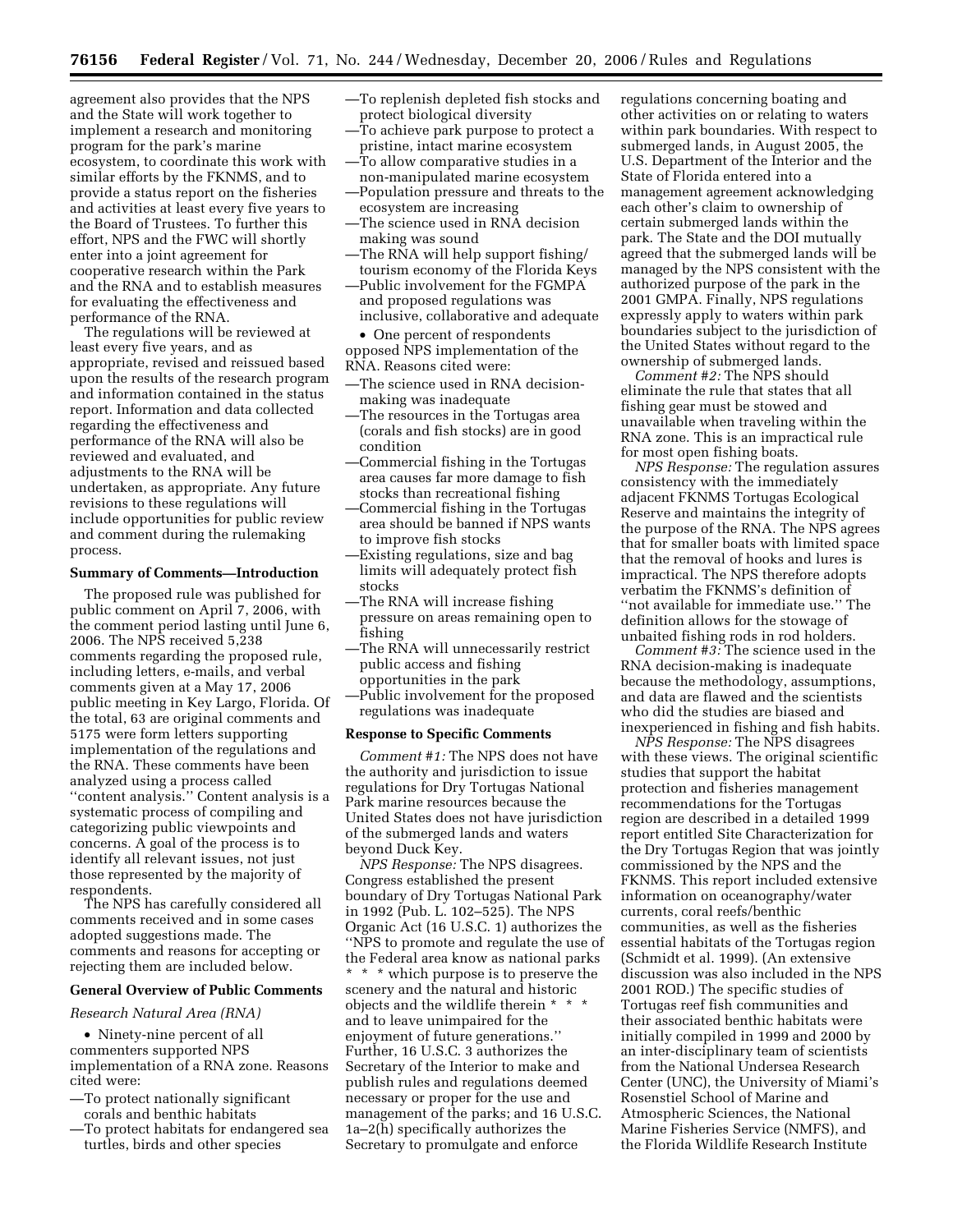(FWRI). This team of Federal, State, and university scientists have extensive experience in marine ecology/ oceanography, fisheries management, and coral reef ecosystems based on their work throughout Florida and the Caribbean, and their site-specific studies over the last 2–3 decades in the Florida Keys and Tortugas region. The methodology and results of these scientific studies have been published in numerous scientific journals and have undergone independent scientific peer review.

The fish survey methodology (underwater direct visual fish counts) that has been used is designed specifically for assessing coral reef fish stocks (Bohnsack and Bannerot 1986). The Dry Tortugas National Park field sampling plan was devised specifically for the park (Ault et al. 2003). This methodology has undergone extensive design analysis and has been shown to be highly effective and is used around the world. The data analyses and fish stock assessments use standard statistical methods and well-accepted scientific methodologies. All of these methodologies have undergone multiple independent expert scientific reviews through publications in scientific journals. The NPS intends to continue its collaboration with NOAA, FWC, and the other federal and state agencies working in the FKNMS, and to specifically have the Dry Tortugas science program included in the planned independent scientific peer review efforts of the FKNMS Science Program.

The lead scientists who designed and conducted the Dry Tortugas National Park coral reef fishery assessment studies are PhD-level senior marine scientists from the University of Miami and the NMFS. They worked with a broad team of scientists from the FWC, the FKNMS, and many other agencies and universities. This team of scientists has many years of experience in coral reef ecology and fishery biology and have worked on fisheries projects throughout the Florida Keys and Tortugas region. The methodology and results have been presented in numerous peer reviewed scientific publications on south Florida coral reef ecology and fishery biology. Most of these scientists also live in the south Florida area and have been engaged in recreational fishing in the Florida Keys for decades. The two lead NPS marine scientists working on the Dry Tortugas National Park science programs also have advanced degrees in marine science and extensive work experience (i.e., M.S. in fishery biology, and PhD in coral reef fish ecology along with 25–30

years experience working in Florida and Caribbean marine ecosystems).

*Comment #4:* The science used in RNA decision-making is inadequate because the NPS does not conduct fish counts at Dry Tortugas National Park.

*NPS Response:* The NPS does conduct fish counts at Dry Tortugas National Park, using a combination of fishery dependent surveys (angler interviews) and fishery independent surveys (direct visual fish counts). The NPS periodically interviews anglers at the dock on Garden Key, recording catch information (called creel or fishery [angler] dependent surveys). As part of these creel surveys, the NPS asks where anglers caught their fish, the number of people involved, and the duration of their fishing activities. This information allows NPS to estimate the fishing catch per unit effort (CPUE) for a series of spatially distributed fishing zones across the park. The Dry Tortugas creel survey data collected between 1980– 1984 and 2000–2004 were analyzed and compared by Ault et al. (2006) to determine any trends over time. This analysis found that gray snapper and grunt catch per unit effort (CPUE) declined between the two periods, suggesting that these species may have experienced long term decline in abundance in the park. The NPS acknowledges that the Dry Tortugas National Park creel survey is not as extensive as that in Everglades National Park because of the logistical problems of collecting such data in the Tortugas region. The NPS is addressing these limitations by designing a more effective Dry Tortugas National Park creel survey and recreational fishing guide reporting system. The NPS also has had extensive park-wide underwater visual direct counts of the important game fish species and other coral reef fishes done regularly since 1999 (including the years 1999, 2000, 2002, 2004, and 2006). This method has been analyzed by marine fisheries experts and was determined to be a more effective method of defining reef fish abundance than a creel survey. The results of these counts and other fish data are used by fisheries managers to calculate indicies to gauge the health of a fishery. One index is a spawning potential ratio (SPR) for each harvested species. The SPR is a fishery index, developed by NMFS, and is used to estimate the overall reproductive health of fish species and to estimate the impacts of overfishing. A historical study of the SPR of 35 commercially and recreationally important fish species found in the Tortugas region indicates that 13 of 16 grouper species, 7 of 13 snapper species, one wrasse, and 2 of 5

grunt species were found to be below the 30 percent SPR threshold, and are considered overfished by federal standards (Ault et al. 1998). The overall health of the Tortugas fishery as well as the health of its associated coral reefs and other benthic communities formed the primary basis of the scientific recommendation to implement the RNA within Dry Tortugas National Park.

*Comment #5:* The Research Natural Area is not needed because resources in the Dry Tortugas area (coral reefs, fisheries) are in good shape. Fish stocks are not overfished.

*NPS Response:* The NPS believes that the marine ecological resources (i.e., coral reefs and fisheries) within Dry Tortugas National Park are not ''in good shape.'' The coral reef fish stocks are well documented and are considered to be overfished based on U.S. Government standards (Ault et al. 2002, Ault et al. 2006). The most recent reef game fish stock assessment, using data collected from the park in 1999–2004, concluded that 17 of 18 grouper and snapper species are overfished, based on their spawning potential ratio (Ault et al. 2006).

The park's coral reefs, which are an essential habitat for reef game fish, have similarly experienced substantial declines in the last 30 years. The substantial decline in stony corals, highlighted by the recent listing of the major reef forming Acropora spp. as a threatened species, is one of the most ecologically significant resource stewardship challenges in the park. For example, there were 1180 acres of staghorn coral dominating reefs in the park in 1976 (Davis 1982); however, it is estimated that there are currently, at most, only a few acres of live staghorn thickets left at Dry Tortugas National Park, a greater than 99% loss. The largest acreage of staghorn loss has occurred inside the proposed RNA. The stony coral cover on Bird Key Reef has decreased by over 75% from 1975 to 2005 (W. Jaap, FWC pers. comm.; Beaver et al. 2006). From 1999 to 2004, there was a greater loss in stony coral cover in the Tortugas region than in the rest of the Florida Keys (W. Jaap, FWC pers. comm.).

When implemented, the Dry Tortugas RNA will allow NPS to better understand the linkages between recreational fishing and stock depletion, as well as fishery productivity and the coral reef environment. The combination of deep-water habitats in the TER and the shallow water habitats in the RNA should provide for longterm sustainability and productivity of the important game fish species as well as their associated coral reef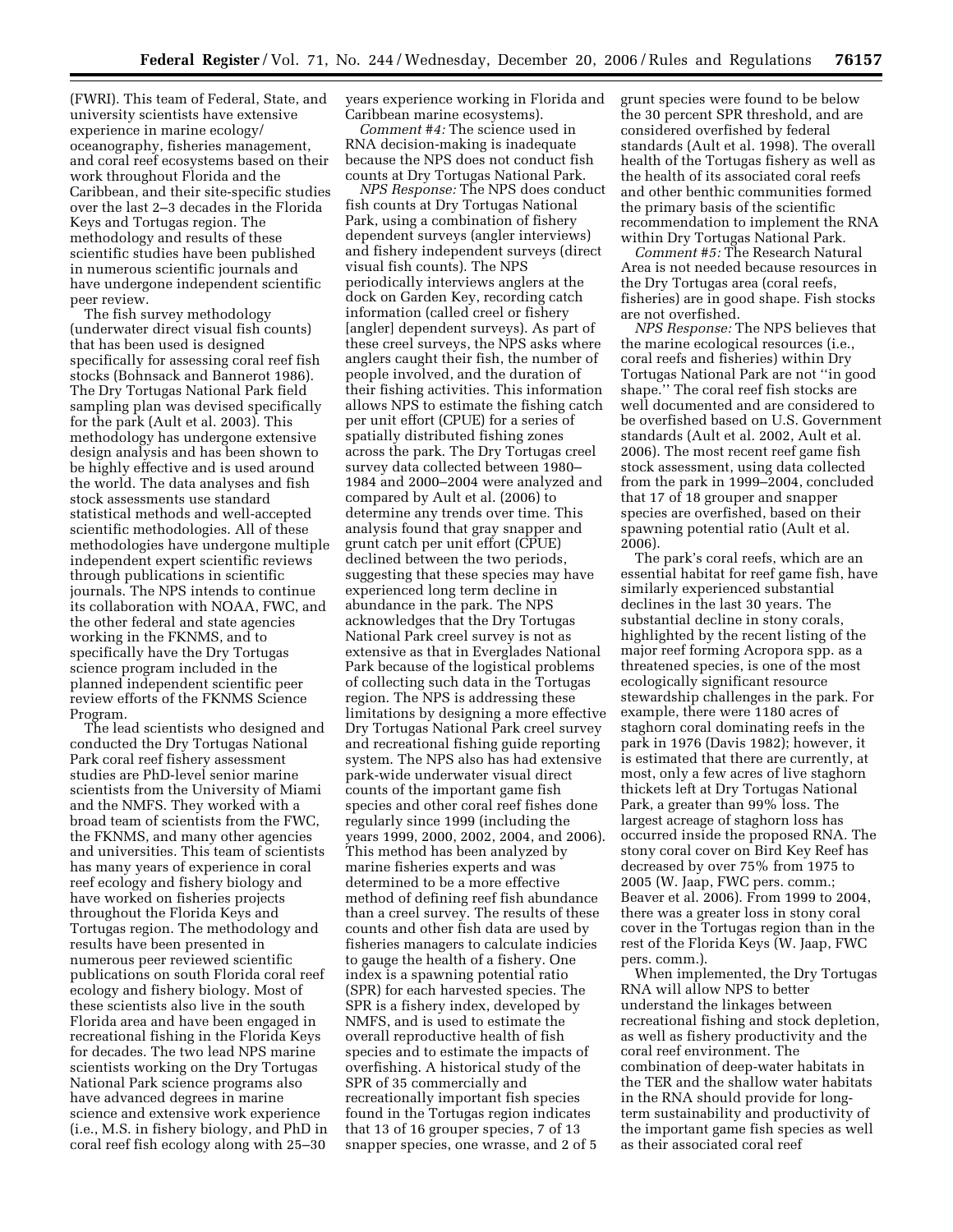environments. This was the major justification that the FWC and the Florida Department of Environmental Protection identified when they stated their support for implementing the Dry Tortugas RNA.

*Comment #6:* Commercial fishing in the Tortugas area causes far more damage to fish stocks than recreational fishing and should be prohibited around DRTO, if the NPS wants to improve fish stocks.

*NPS Response:* Commercial fishing within Dry Tortugas National Park has been prohibited since the original Fort Jefferson National Monument was created in 1935. Since the NPS does not have jurisdiction in the rest of the Tortugas region, this is an issue that NOAA, NMFS, and FWC would need to evaluate. There have been a number of Federal and State actions to limit the impact of commercial fishing in the Tortugas region. In 2001, NOAA prohibited commercial fishing in the TER. However, the TER does not include the important shallow reef habitats critical to many reef game fishes, which would be protected by the proposed RNA. The State of Florida has also outlawed fish traps, and NOAA does not allow fish traps in the Tortugas region. NOAA began a 10-year phase out of fish traps in the Gulf of Mexico in 1997 which will prohibit the use of fish traps throughout the Gulf in 2007. Shrimp trawls are also prohibited in coral reef areas. There are several lines of evidence indicating that recreational fishing does impact fishery stocks in the Tortugas and Florida Keys. A Tortugas coral reef fish stock assessment (Ault et al. 2002) concluded that ''The Dry Tortugas National Park fishery for many reef fish stocks is in worse shape than the surrounding broader Tortugas region.'' This suggests that recreational fishing is a factor because there has been no commercial fishing in the park since 1935. NMFS has conducted stock assessments for several reef game fishes distinguishing between commercial and recreational effects of landings and bycatch mortality based on landings statistics (SEDAR 2001–2005). These assessments found that for many reef species in the Florida Keys, recreational anglers extract more fish that commercial fishers. Recreational fishing in the park for spiny lobster in the 1960's and early 1970's caused a documented depletion in lobster abundance and a 58% decline in catch rates in the park (Davis 1977, Davis and Dodrill 1980). In response, the NPS closed the park to lobster harvesting in 1974.

Finally, the NPS believes that additional protection from increased recreational fishing activities in the Tortugas region is needed because the fishery pressure is expected to greatly increase, because the south Florida population is projected to nearly double by 2050. Studies have shown that the number of registered boat owners in south Florida has grown at a very high rate over the last two decades, while commercial fishing pressures have remained relatively flat during this same period. This again suggests that increased pressure from recreational fishing is a significant factor in the sustainability of the Tortugas fishery.

*Comment #7:* Existing regulations and size and bag limits will adequately protect fish stocks.

*NPS Response:* Although current recreational fishing regulations are beneficial, they have not been sufficient to sustain this important fishery or to achieve the high standards of ecosystem protection required by the NPS Organic Act and the Dry Tortugas National Park enabling legislation. The welldocumented condition of the Tortugas fishery and associated coral reef habitats indicates that additional protective actions are required. No-take marine reserves are commonly implemented for fishery and ecosystem protection and recovery, in addition to ongoing measures including bag limits, size limits, quotas, and gear restrictions. The U.S. Coral Reef Task Force (USCRTF) states that marine reserves are the most powerful tool for conservation of coral reef ecosystems (USCRTF 2002). Similarly, the National Research Council's 2000 review of marine protected areas endorsed the increased use of no-take marine reserves in concert with conventional management approaches (Marine Protected Areas, Tools For Sustaining Ocean Ecosystems. National Academy Press).

*Comment #8:* The no-take RNA will increase fishing pressure on areas remaining open to fishing.

*NPS Response:* The NPS disagrees with this assumption and believes that the focus should be more on the overall condition of reef game fish stocks and the health of the fishery in areas remaining open to recreational or commercial fishing. A growing number of scientific studies suggest that the ecological effect of implementing notake marine reserves results in an increase in the abundance and size of target fishery species within areas adjacent to reserves, and thus helps sustain adjacent fisheries, due to a net export of these species from the reserve (also known as ''spillover effects''). A 2001 ''Scientific Consensus Statement On Marine Reserves And Marine Protected Areas'' signed by 161 marine

scientists states, ''In the few studies that have examined spillover effects, the size and abundance of exploited species increase in areas adjacent to reserves.'' (National Center for Ecological Analysis and Synthesis 2001).

More recent scientific studies on coral reef fisheries have shown that marine reserves have enhanced adjacent fisheries, including greater fish biomass (i.e., more and/or larger fish), higher catch, increased catch rate, and reduced fishing effort (McClanahan and Mangi 2000, Roberts et al. 2001, Galal et al. 2002, Russ et al. 2003, Russ et al. 2004). DRTO plans to conduct similar scientific studies to assess the spillover effects of the RNA.

Even with RNA implementation, the vast majority of the Tortugas area, and 54% of the park will remain open to recreational fishing.

*Comment #9:* The RNA will unnecessarily restrict public access and fishing opportunities in the park.

*NPS Response:* The NPS disagrees. A variety of recreational and educational opportunities will be available to visitors in the RNA including boating, swimming, snorkeling, scuba diving, wildlife viewing, and scientific research. Fishing will not be allowed in the RNA in order to protect important nursery areas that will help produce greater abundance and diversity of fish. Mooring buoys will be installed to provide private and tour boat access to snorkel and dive sites while protecting corals, shipwrecks, and other sensitive resources from anchor damage. Allowing non-consumptive uses in the RNA, with careful monitoring of impacts of these activities, will provide exceptional resource appreciation and public education benefits. It will also enable the NPS to meet its statutory obligation to ''protect and interpret a pristine subtropical marine ecosystem, including an intact coral reef community.''

Fifty-four percent of park waters will remain open for recreational fishing including the natural/cultural zone (50 square miles), five of the park's seven islands, and the historic/adaptive use zone surrounding Garden Key and Fort Jefferson (4 square miles). This includes the overnight anchorage and shallows around Garden, Bush, and Long Keys where angling for permit and tarpon is popular. Visitor studies conducted by the NPS in 1995 and 2002 found that while the majority of visitors (78%) did not fish on their visit to the park, it is an important activity for those who do. The areas most heavily fished were a circular area extending 1 mile in radius outwards from Garden Key (64% of all trips) and the southwestern quarter of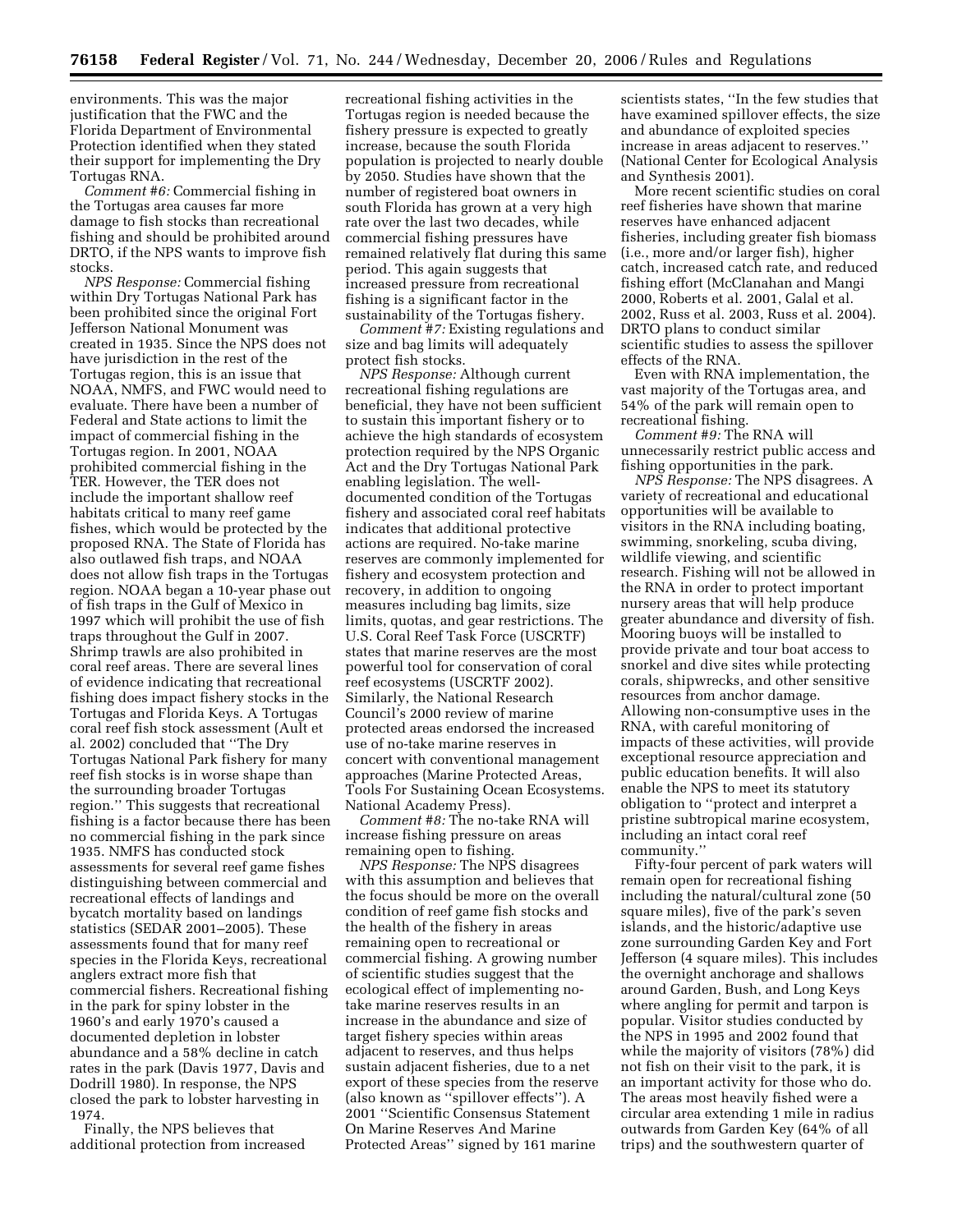the park (57%), and these areas will remain open to recreational fishing. Private boaters often fish the anchorage adjacent to Fort Jefferson and the flats surrounding the nearby keys. Fishing from the dock and shoreline of Garden Key is popular with visitors arriving by ferry or seaplane. The areas open for fishing includes 56% of the park's seagrass meadows and 28% of park waters less than 6 feet deep.

Significant large areas adjacent to the park also remain open for recreational fishing. They include the southern half of the Tortugas Banks (west of the park), the waters south and east of the park, and the popular king-fishing area northeast of the park. These areas were excluded from the FKNMS TER in order to protect fishing interests in the region.

NPS recognizes that some of the private and charter recreational fishing that formerly occurred in the RNA will relocate to other areas within and outside the park. The scientific literature and FKNMS experience with no-take zones strongly suggests that the fishing experience outside the RNA will be enhanced in the future as fish populations increase in size and number as a result of establishing zones dedicated to improving the spawning and juvenile populations. The presence of substantially larger fish should benefit trophy fishing in park waters adjacent to the RNA. These larger fish could also leave the RNA and be caught by recreational or commercial fishermen outside the park.

*Comment #10:* Public involvement for the proposed regulations was inadequate.

*NPS Response:* Public involvement in the Dry Tortugas National Park GMPA and the proposed regulations has been both extensive and inclusive as described in the background section above.

*Comment #11:* To better protect elkhorn coral (*Acropora palmate*) and staghorn coral (*Acropora prolifera*) patches special protection zones, the NPS should:

A: Close the 5 Foot Channel and install closure/marker buoys a sufficient distance inshore (toward the Fort) in 5 Foot Channel and on Long Key-Bird Key forereef near the entrance of 5 Foot Channel.

*NPS Response:* NPS agrees, and this closure will be implemented.

B: Delineate the zones with marker buoys rather than rely on boaters to determine if they are 100 yards away from the patches.

*NPS Response:* NPS agrees, and the zones will be appropriately marked.

C: Prohibit aircraft from taxiing, landing, or taking off within the special protection zones.

*NPS Response:* NPS agrees. This rule has been revised to read "a landing or takeoff may not be made \* \* \* within five hundred (500) feet of any closed area.'' This includes all special protection zones.

D: Include information on threatened status of elkhorn and staghorn corals in the Section by Section analysis paragraph (c).

*NPS Response:* NPS agrees and has modified the Section-by-Section Analysis to include this information.

*Comment #12:* NPS should prohibit anchoring in rubble bottom anywhere in the park because of potential negative impacts to corals, especially elkhorn and staghorn corals recently listed as threatened species under the Endangered Species Act, and to other ecological resources. Only anchoring in sand bottom should be permitted. Mooring buoys should be installed to facilitate access to coral areas without damage.

*NPS Response:* This rule has been revised deleting any reference to anchoring on rubble bottom. More specifically, the definition of the ''designated anchorage'' has been revised to read: ''*Designated anchorage*  means any area of sand within one nautical mile of the Fort Jefferson Harbor Light.'' The rule is now consistent with the anchoring provisions applicable in the FKNMS.

NPS will make installation of mooring buoys on the Long Key-Bird Key Reef a priority. However, boats will still be able to anchor on sand bottom on the portion of this reef that is in the designated anchorage around Garden Key. NPS will provide educational material to inform boaters of anchoring locations on the reef so as to minimize the ecological effects of anchoring damage and identify reef areas to avoid. NPS will monitor and assess the ecological effects of anchoring on the Long Key-Bird Key Reef and adaptively manage visitor use to minimize ecological impacts.

*Comment #13:* The nurse shark mating area between Long Key and the elkhorn coral (*Acropora palmata*) patch should be a seasonally closed special protection zone.

*NPS Response:* Since this closure is based on a seasonal need that can vary from year-to-year, the NPS will address this closure using authority delegated to the Superintendent by NPS regulations.

*Comment #14:* The National Oceanic and Atmospheric Administration noted that the draft regulation and section-bysection discussion regarding discharges

into park waters (paragraph (g), while similar to FKNMS regulations at 15 CFR 922.163, are inconsistent with FKNMS regulations for discharges within the Tortugas Ecological Reserve at 15 CFR 922.164(d)(1)(i). NOAA's discharge regulations for the TER only allow for the discharge of cooling water and engine exhaust. As a result, the draft NPS regulations would allow for certain types of discharges in the Research Natural Area zone that are not allowed in the adjacent TER (i.e., fish parts, bilge water, and gray water).

*NPS Response:* NPS appreciates the identification of this discrepancy and has revised the rule and section-bysection discussion to make discharge regulations within the Research Natural Area identical to those for the TER. The NPS intends for the RNA regulations to be consistent or ''seamless'' with FKNMS regulations for the TER as both agencies share identical resource protection goals and wish to maximize public understanding and minimize confusion regarding allowable activities in these zones.

Complete citations to publications referenced in the Response to Specific Comments section may be viewed on the park's Web site at: *http:// [www.nps.gov/drto/parkmgmt/](http://www.nps.gov/drto/parkmgmt/index.htm)  index.htm*.

#### **Changes to the Final Rule**

Based on the preceding comments and responses, the NPS has made four substantive changes to the proposed rule language.

1. The definition of ''designated anchorage'' (a)(3) was modified by removing the reference to ''rubble bottom.'' The definition now reads, ''any area of sand within one nautical mile of the Fort Jefferson Harbor Light.''

2. The definition of ''not available for immediate use'' (a)(11) was modified to delete the reference to requiring the removal of hooks and lures from fishing rods. The definition now reads, '' not readily accessible for immediate use, *e.g.*, by being stowed unbaited in a cabin, locker, rod holder, or similar storage area, or being securely covered and lashed to a deck or bulkhead.''

3. (k)(2)(a). The landing and takeoff of aircraft was modified to include all closed areas within the designated landing zone (within a radius of one mile of Garden Key). The proposed regulations restricted aircraft landings and takeoffs to within 500 feet of Bush Key when that island was closed for wildlife nesting. Other sensitive areas within the vicinity have been identified as needing the 500 foot buffer from aircraft landings and takeoffs. These include the staghorn coral (*Acropora*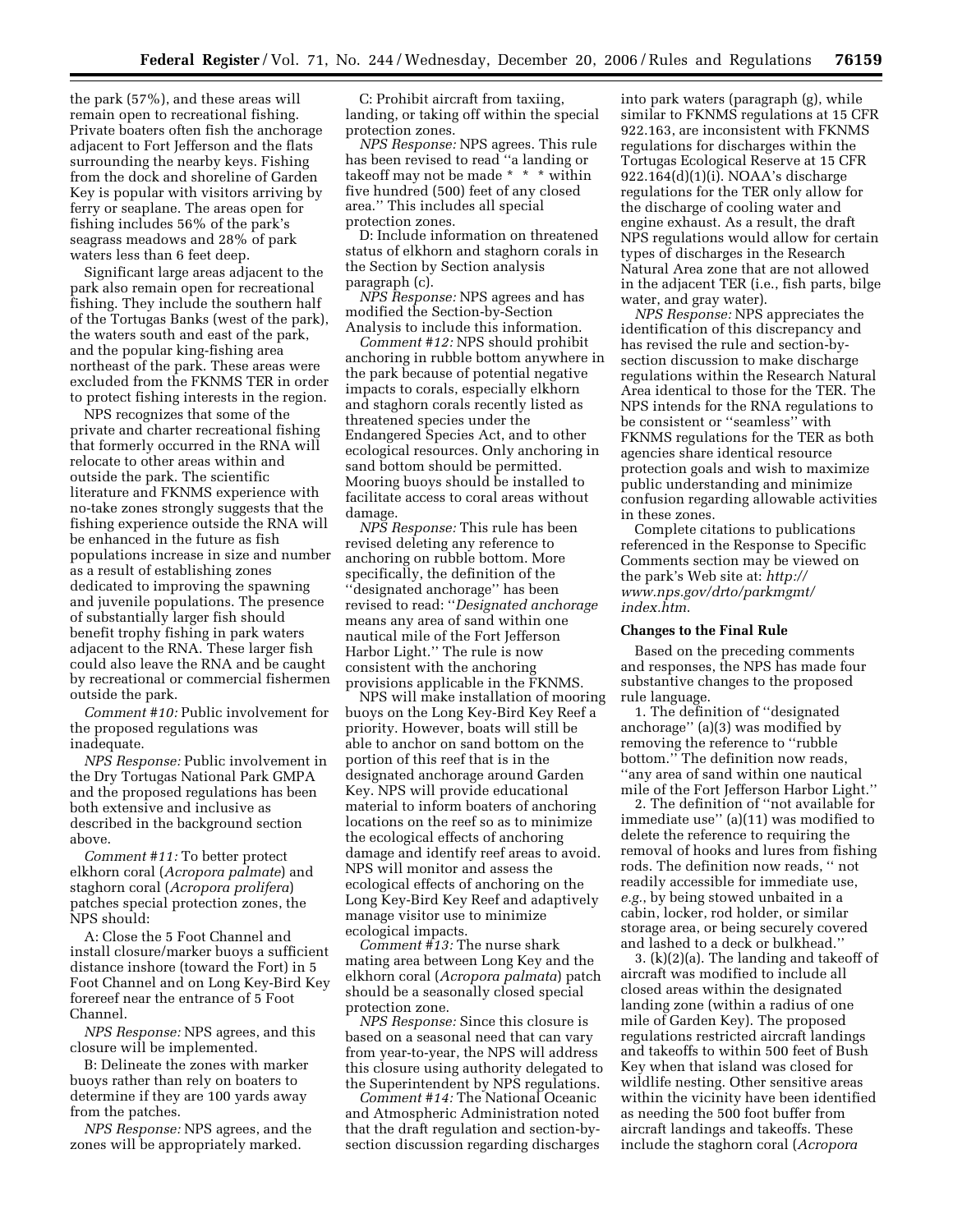*prolifera*) and elkhorn coral (*Acropora palmata*) patches and the nurse shark mating area. The regulation has been modified to read, ''Aircraft may be landed on the waters within a radius of one (1) mile of Garden Key, but a landing or takeoff may not be made within five hundred (500) feet of any closed area.''

4. Paragraph (g), regulations for discharges into park waters, was modified to prohibit vessel discharges in the Research Natural Area, with the exception of engine cooling water and exhaust. The draft regulation would have allowed for other discharges in the RNA (*i.e.*, fish parts, bilge water, and gray water) that are inconsistent with the goal of maintaining the highest possible water quality in this zone. The revised regulation will enhance resource protection in the RNA and is consistent with NOAA discharge regulations for the adjacent Tortugas Ecological Reserve.

## **Section-by-Section Analysis**

### *(a) What terms do I need to know?*

In order to provide clarity and reduce possible confusion, 15 definitions have been included in this paragraph. They include: baitfish, cast net, designated anchorage, dip net, finfish, flat wake, guide fishing, live rock, lobster, marine life, not available for immediate use, ornamental tropical fish, permits, research natural area, and shrimp. Common fish names referred to in the regulations are further clarified by including scientific names.

## *(b) Are there recreational fishing restrictions that I need to know?*

Section 2.3(a) of this chapter adopts non-conflicting state fishing laws as part of the general NPS regulations applicable to all units of the National Park System unless regulations for particular park areas specify otherwise. For Dry Tortugas National Park, additional requirements relating to fishing are included to achieve the park's purposes and implement planning decisions. Recreational fishing activities must comply with the state regulations unless those activities are otherwise restricted or prohibited in this section. Any reference to fishing in § 7.27 refers to recreational fishing, which is the taking, attempting to take, or possessing of fish for personal use. This is the same definition used by the State of Florida. All references to commercial fishing have been removed since this activity is already prohibited by 36 CFR 2.3(d)(4).

The intent of paragraph (b)(1) allows the Superintendent to impose

restrictions or closures to protect fish species within the park. After consulting with and obtaining the concurrence of the FWC, the Superintendent may impose closures and establish conditions or restrictions necessary pertaining to fishing, including but not limited to species of fish that may be taken, seasons and hours during which fishing may take place, methods of taking, and size, bag and possession limits. In emergency situations, after consulting with the FWC, the Superintendent may impose temporary closures and establish conditions or restrictions for up to two thirty-day periods. In emergency situations where consultation in advance is not possible, the Superintendent will consult with the FWC within 24-hours of the initiation of closures or restrictions. This provision of such closures and restrictions is in furtherance of the park's enabling legislation, which identifies protection of fish and wildlife as a purpose of its establishment. The public will receive notice of such closures or restrictions by one or more of the methods listed in § 1.7 of this chapter.

Paragraph (b)(2) identifies which fish can be taken and the legal methods for taking these fish. Fishing is limited to fin fish caught by a closely attended hook-and-line, bait fish caught by hookand-line, cast nets or dip nets, and shrimp caught by dip nets or cast nets. For the last 10 years, these restrictions have been enforced through the Superintendent's Compendium, which serves as a local management guide authorized by 36 CFR 1.5. The previous restriction in 36 CFR 7.27(a)(5)(i), that limits cast nets to 12 feet in diameter, has been deleted. There appears to be no compelling ecological or environmental reason to restrict the size of the cast nets. This change would make the park's regulations consistent with state regulations.

Paragraph (b)(3) identifies areas that are closed to fishing, including the RNA. Note, however, that paragraph (b)(3)(i) includes provisions that allow vessels to transit the RNA with legally harvested fish and fishing gear onboard. The provisions of paragraph (b)(3) are consistent with the regulations applicable to the adjacent TER within the FKNMS (15 CFR 922.164; Florida Administrative Code 68B–6.003). The other closed areas are the waters inside the Garden Key moat that surrounds Fort Jefferson and those within the designated swimming and snorkeling area. Fishing in these areas has been found to be incompatible with the identified visitor activities of boating, swimming and snorkeling, and for

safety reasons in the helicopter-landing zone.

Paragraph (b)(4) identifies specific prohibitions on fishing within the park. This paragraph lists certain fishing practices that differ from those allowed under State of Florida regulations because these practices are incompatible with the goals and management direction of the park.

Paragraph  $(b)(4)(i)$  provides for complete protection of lobster within the park. All existing regulations found in 36 CFR 7.27(a)(2) related to recreational fishing catch limits for lobster, have been deleted. Prohibiting individuals from being in the water when they have lobster onboard their vessel will further enhance the protection of park resources. This ''prima facie'' (at first view) evidence of violation is similar to the state of Florida regulations for the Biscayne Bay/Card Sound Spiny Lobster Sanctuary (FAC 68B–11.004), and for John Pennecamp Coral Reef State Park (FAC 68B–24.005). In Dry Tortugas National Park, the harvesting of lobster has been previously prohibited through the use of the Superintendent's authority to regulate public use under 36 CFR 1.5. This prohibition was based on data collected by NPS biologists in a 1975 study, which indicated that legal harvesting was removing almost 90% of the lobster within the park. The Gulf of Mexico Fisheries Management Council concurred with this finding and recommended that the park be established as a sanctuary for lobster to assist in maintaining a population for dispersal to areas outside the park.

The proposed regulations in paragraph (b)(4)(ii), concerning possession and use of spearguns and other weapons are similar to regulations for the ecological reserves and sanctuary preservation areas found within the FKNMS (15 CFR 922.164). The State of Florida has similar regulations restricting spearfishing activities found in FS 370.172. This proposed regulation expands on the current regulation, 36 CFR 7.27(a)(7), to include guns, bows and other similarly powered weapons. Paragraph (b)(4)(iii) recognizes that a gaff is a common fishing device used to retrieve legally taken fish from the water, while identifying other prohibited fishing devices.

Although all natural resources within a national park area are protected from removal, disturbance, injury, or destruction by the general regulations found at 36 CFR 2.1, the provision at paragraph (b)(4)(iv) clarifies that ornamental tropical fish as well as all other forms of marine life within Dry Tortugas National Park are specifically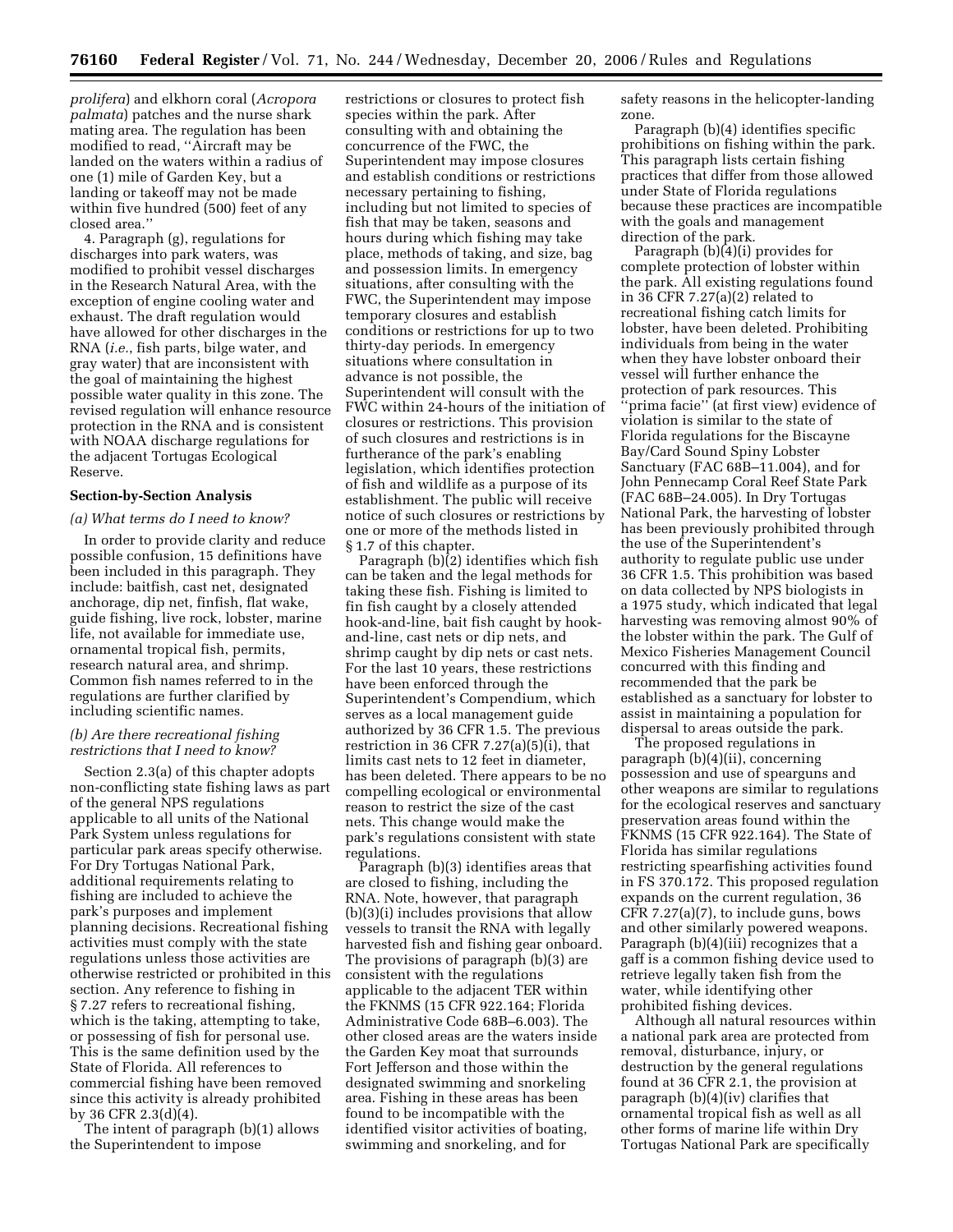protected. This additional level of protection will help achieve the congressional direction to protect a pristine subtropical marine ecosystem, including an intact coral reef community.

The intent of (b)(4)(v) is to protect coral and other submerged resources from damage or injury by prohibiting the dragging or trawling of nets that are otherwise allowed to be used in the park.

Paragraph (b)(4)(vi) prohibits the use of nets, other than dip or cast nets. The State of Florida general recreational fishing regulations allow other nets (bully nets, frame and push nets, beach or haul seines) which are inappropriate and harmful to various submerged resources in the park.

Current regulations pertaining to sea turtles and conch found in 36 CFR 7.27(a)(1) and (3) have been deleted as unnecessary. The State of Florida has prohibited the taking of conch since 1985 and the general NPS regulations already adopt all non-conflicting state laws. Because all sea turtles are currently listed as endangered or threatened species under the Endangered Species Act (16 U.S.C. 1538), it is unnecessary to duplicate prohibitions on their taking in these regulations.

Consistent with 36 CFR 5.3, paragraph (b)(4)(vii) requires that all fee-for-service guides (including guides for fishing and diving) obtain a permit or other NPS approved commercial use authorization. This permit system allows the park to better manage the fisheries and other park resources. The Superintendent may limit the number of permitted guides within the park in order to conserve park resources and enhance the visitor experience.

### *(c) Are there any areas of the park closed to the public?*

Yes. Paragraph (c) identifies areas that will be closed to public access. The Long/Bush Keys coral patch has been identified by biologists as ''fused'' staghorn (*Acropora prolifera*), a very rare hybrid of staghorn and elkhorn corals. This coral patch is threatened by a disease that is devastating staghorn and elkhorn coral in Biscayne National Park and the FKNMS. The elkhorn coral (*Acropora palmata*) patch also located in this area is the only remaining community of elkhorn coral found in the park. Elkhorn coral assemblages were once very abundant in the park, occupying about 440,000 square meters in 1881. Today this only known remaining elkhorn stand covers only a few hundred square meters. The NMFS has recently designated elkhorn and

staghorn coral as ''threatened species'' under the Endangered Species Act. (May 9, 2006, 71 FR 26852).

Hospital and Long Keys have been closed for the last 10 years pursuant to the Superintendent's compendium authority under 36 CFR 1.5. The largest remaining breeding colony of Magnificent Frigate birds in the United States lives on Long Key. The threatened Masked Booby and other sea birds live and breed on Hospital Key. Seasonal closures of Bush Key, East Key and portions of Loggerhead Key for turtle and bird nesting may continue to be designated through the Superintendent's compendium pursuant to 36 CFR 1.5, 1.7.

## *(d) Is Loggerhead Key open to the public?*

Loggerhead Key will be open to the public subject to closures in certain areas and restrictions on certain activities. Loggerhead Key is the largest key in the park and contains an operating 150-foot lighthouse and other structures. Most of the island falls within the RNA; however, the center portion, containing the lighthouse and the other structures, falls within a historic preservation/adaptive use zone. Paragraph (d) is consistent with the FGMPA ROD provision to manage access and recreational activities on Loggerhead Key. To protect the natural and cultural resources of the island, as well as providing appropriate visitor experiences, the Superintendent may impose terms and conditions on activities as necessary. The public will be notified of any such requirements through one or more of the methods listed in § 1.7 of this chapter. Such terms and conditions include, but are not limited to: docking, hiking restrictions, beach and swimming access, and other restrictions or closures necessary to conserve the natural and cultural resources of the island.

## *(e) Are there restrictions that apply to anchoring a vessel in the park?*

Paragraph (e) addresses anchoring locations in general and anchoring prohibitions in the RNA. In the past, boaters have commonly anchored in sea grass beds and rubble bottom, which has resulted in unacceptable impacts to park resources. By restricting anchoring to authorized locations and prohibiting anchoring in all other areas, except in emergencies, degradation to coral reefs and seagrass meadows will be significantly reduced. Paragraph (e)(2) requires vessels to use mooring buoys in the RNA. The RNA requires a higher level of protection for the marine

ecosystem; thus the use of anchors in this area is prohibited.

Paragraph (e)(3) specifies where vessels can anchor. The ''designated anchorage'' identified in the existing 36 CFR 7.27(b) is also revised to reflect the GMPA's management zone which calls for limiting anchorage of vessels from sunset to sunrise to the historic preservation/adaptive use zone around Garden Key. This ''designated anchorage" is any sand bottom within one nautical mile of the Fort Jefferson Harbor Light.

Paragraph (e)(4) imposes restrictions on anchoring by commercial fishing and shrimping vessels consistent with U.S. Coast Guard regulations found in 33 CFR 110.190.

### *(f) What vessel operations are prohibited?*

This paragraph addresses several issues of unsafe or otherwise prohibited vessel operations. The Fort Jefferson moat is closed to vessels to preserve and protect the historic scene and prevent damage to the structures. Vessel use in the moat could damage the walls of the fort and the integrity of the moat wall. Because of the large volume of vessel traffic in and around the Garden Key and Bird Key harbors, vessels are required to operate at a flat wake speed to prevent injury and damage resulting from boat wakes.

## *(g) What are the regulations regarding the discharge of materials in park waters?*

Paragraph (g) provides additional protection for water quality within the park by generally prohibiting the discharge or deposit of any material or substance in park waters. The NPS wishes to maintain the highest possible water quality, free of bacterial and chemical contamination, for health and safety reasons as well as to maintain the park's environment. Paragraph (g)(1)(i) prohibits the discharge of any materials or other matter within the Research Natural Area with the only exception being for cooling water or engine exhaust. This regulation is identical to NOAA discharge regulations for the adjacent Tortugas Ecological Reserve at 15 CFR 922.164(d)(1)(i).

Paragraph (g)(1)(ii) allows for limited discharges from vessels, (gray water, deck wash water, cooling water, engine exhaust and oil-free bilge water), and some natural substances (fish parts) in park waters outside the Research Natural Area. The NPS recognizes that these discharges would have minimal impact on water quality and are consistent with the recreational fishing and anchoring activities authorized in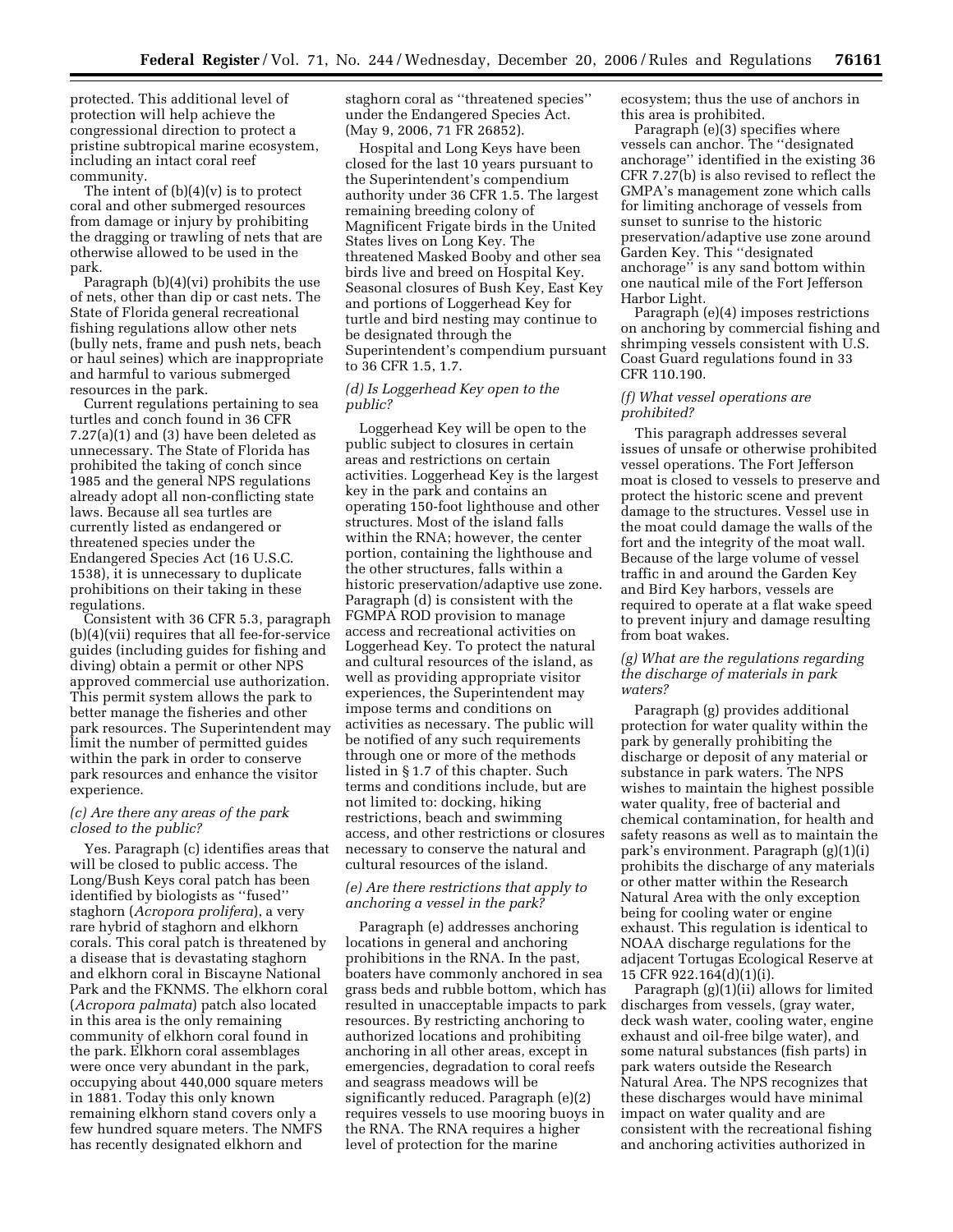these zones. These regulations are similar to NOAA discharge regulations for the FKNMS at 15 CFR 922.163.

To address future issues regarding the discharge of materials or substances in park waters, paragraph (g)(2) authorizes the Superintendent to impose further restrictions as necessary to protect park resources, visitors, or employees. The public will be notified of any changes through one or more methods listed in § 1.7 of this chapter.

## *(h) What are the permit requirements in the park?*

Paragraph (h) requires that individuals obtain a permit to take part in any recreational activity occurring from a vessel within park boundaries. Permits may be issued in writing or be provided by oral (radio or telephone) authorization. Permitted activities may include snorkeling, diving, wildlife viewing, photography, and the use of mooring buoys. In the RNA, no permits will be issued for anchoring or fishing, both of which are expressly prohibited in this zone. However, a permit is not required for vessels merely transiting the park without stopping to engage in research or recreational activities. All research conducted in the park requires a permit. In the RNA, permits will only be issued for non-manipulative research (i.e., that which does not alter the existing condition).

# *(i) How are coral and other underwater features protected in the park?*

The coral formations within the park are internationally recognized as unique and significant. Public Law 102–525 requires protection of the ''pristine subtropical marine ecosystems, including an intact coral reef community.'' Accordingly, this rule provides new provisions for the protection of corals. Significant damage to coral can be caused by divers or snorkelers handling or standing on coral, especially in areas of heavy use. In this rule, the NPS hopes to better protect the resources by specifically prohibiting these actions, thereby resulting in persons being responsible for any damage that occurs to coral through contact with their body or their equipment, such as fins, SCUBA tanks, gauges, or cameras. Language is also included to prohibit taking or removing corals and live rock. Coral damage caused by vessels is often attributed to carelessness of vessel operators but can be avoided through more careful vessel operation. This rule makes vessel operators responsible for preventing damage to corals by their vessels. These last two provisions are similar to

regulations in the adjacent FKNMS (15 CFR 922.163).

Paragraph (i)(3) makes vessel operators responsible for any damage to coral, seagrass or any other underwater feature caused by their anchors or anchor parts. This is to prevent damage to fragile resources and assure the highest level of resource protection.

# *(j) What restrictions do I need to know when on or near shipwrecks found in the park?*

Paragraph (j) provides specific protection for wrecked or abandoned craft and their cargo. Dry Tortugas National Park possesses one of the greatest concentrations of historically significant shipwrecks in North America, with some dating back to the 1600's. Within the park boundary, there have been more than 275 documented maritime casualties (shipwrecks, groundings, strandings), and human activity has left a significant historical record. Protection of submerged cultural resources is a park priority, as well as a management purpose identified in Public Law 102–525. Consistent with the park's statutory mandate, this rule will provide specific protection for these cultural resources in addition to protections provided by applicable law.

# *(k) Can aircraft land in the park?*

Paragraph (k) requires the Superintendent to manage aircraft operations by requiring users to obtain a permit to land seaplanes in the park. Seaplanes provide transportation for a significant number of park visitors. The NPS's general regulation at 36 CFR 2.17 authorizes the Superintendent to designate, through a special regulation, operating/landing locations within the park. It also prohibits aircraft from operating under power within 500 feet of swimming beaches, boat docks, or piers unless designated through a special regulation. In order to reach the designated ramp for discharging passengers, seaplanes must taxi within 500 feet of dock areas. This paragraph specifies that a landing or takeoff may not be made within 500 feet of Garden Key or 500 feet of any area designated as closed (e.g., Bush Key when it is closed for wildlife nesting), but taxiing is allowed when seaplane use is permitted. The existing regulations use a 300 yard limit for approaches, landings and takeoffs. The new limit of 500 feet will also bring these regulations in line with the general aircraft regulations provision of 500 feet.

### **Compliance With Other Laws**

### *Regulatory Planning and Review (Executive Order 12866)*

The Office of Management and Budget has determined that this document is a significant rule and has reviewed this rule under Executive Order 12866.

(1) This rule will not have an effect of \$100 million or more on the economy. It will not adversely affect in a material way the economy, productivity, competition, jobs, the environment, public health or safety, or State, local, or tribal governments or communities. The NPS has completed the report ''Cost-Benefit Analysis: Proposed Regulations Implementing the Final General Management Plan Amendment/ Environmental Impact Statement for Dry Tortugas National Park.'' (August 15, 2005) This document may be viewed on the park's Web site at: *http:// [www.nps.gov/drto/parkmgmt/](http://www.nps.gov/drto/parkmgmt/index.htm)  index.htm.* 

This conclusion is based on the fact that the proposed regulations would not impose significant impacts on any business. The regulations are based on the FGMPA/EIS or are restatements, clarifications, and definitions of previously established policies and regulations resulting in no change or effects on the economy.

(2) This rule will not create a serious inconsistency or otherwise interfere with an action taken or planned by another agency. Actions taken under this rule will not interfere with other agencies or local government plans, policies, or controls. This rule is an agency specific rule.

(3) This rule will not materially affect budgetary effects of entitlements, grants, user fees, or loan programs or the rights or obligations of their recipients. No grants or other forms of monetary supplements are involved.

(4) OMB has determined that this rule raises novel legal or policy issues and OMB has reviewed the rule under Executive Order 12866.

## *Regulatory Flexibility Act*

The Department of the Interior certifies that this rulemaking will not have a significant economic effect on a substantial number of small entities under the Regulatory Flexibility Act (5 U.S.C. 601 *et seq.*). This certification is based on a report entitled ''Regulatory Flexibility Threshold Analysis: Proposed Regulations Implementing the Final General Management Plan Amendment/Environmental Impact Statement for Dry Tortugas National Park.'' (January 27, 2005). This document may be viewed on the park's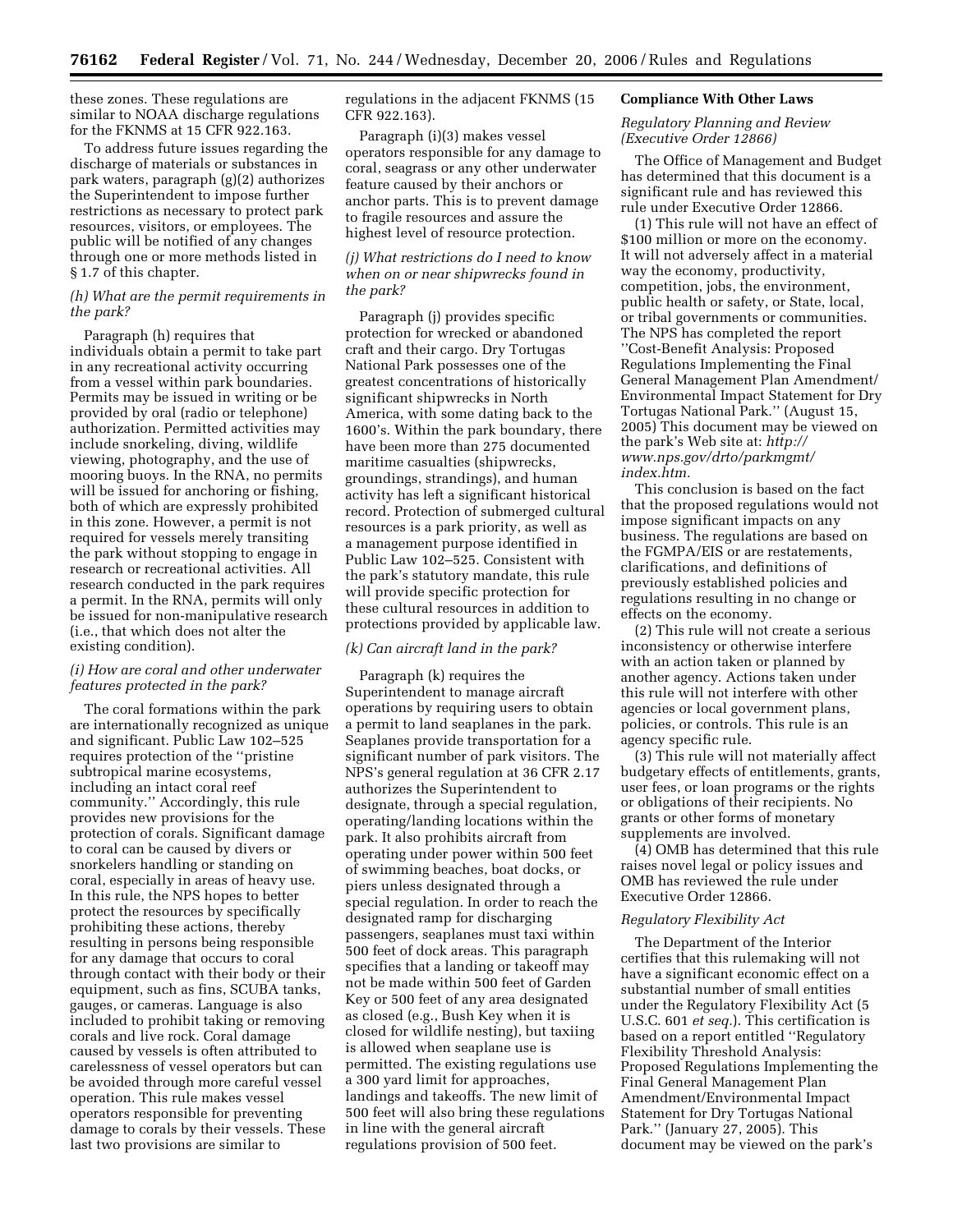# Web site at: *[http://www.nps.gov/drto/](http://www.nps.gov/drto/parkmgmt/index.htm)  parkmgmt/index.htm.*

## *Small Business Regulatory Enforcement Fairness Act (SBREFA)*

This rule is not a major rule under 5 U.S.C. 804(2), the Small Business Regulatory Enforcement Fairness Act. This proposed rule:

a. Does not have an annual effect on the economy of \$100 million or more.

b. Will not cause a major increase in costs or prices for consumers, individual industries, Federal, State, or local government agencies, or geographic regions.

c. Does not have significant adverse effects on competition, employment, investment, productivity, innovation, or the ability of U.S.-based enterprises to compete with foreign-based enterprises.

#### *Unfunded Mandates Reform Act*

This rule will not impose an unfunded mandate on State, local, or tribal governments or the private sector of more than \$100 million per year. The rule will not have a significant or unique effect on State, local or tribal governments or the private sector. This rule is an agency specific rule and does not impose any other requirements on other agencies, governments, or the private sector.

#### *Takings (Executive Order 12630)*

In accordance with Executive Order 12630, the rule does not have significant takings implications. A taking implication assessment is not required. No taking of personal property will occur as a result of this rule.

#### *Federalism (Executive Order 13132)*

In accordance with Executive Order 13132, the rule does not have sufficient federalism implications to warrant the preparation of a Federalism Assessment. This proposed rule only applies to the use of NPS administered lands and waters.

Both the State of Florida and the United States claim title to submerged lands located within the boundaries of the park established by Congress. Rather than addressing this issue through potentially protracted litigation, the State and the Department have entered into the ''Management Agreement for Certain Submerged Lands in Monroe County, Florida, Located within Dry Tortugas National Park'' approved by the Florida Governor and Cabinet on August 9, 2005 and by the Secretary of the Interior on December 20, 2005. This document may be viewed on the park's Web site at *[http://www.nps.gov/drto/](http://www.nps.gov/drto/parkmgmt/index.htm)  parkmgmt/index.htm.* 

This rule is consistent with the requirements of the management agreement. Once final, the regulations will be reviewed by the NPS at least every five years, and as appropriate, revised, and reissued, based upon the results of the research program conducted pursuant to the management agreement as well as the information contained in the management plan status report prepared by the NPS detailing the status and activities of the implementation of the FGMPA/EIS. Information and data collected regarding the effectiveness and performance of the RNA will also be reviewed and evaluated. Under adaptive management, NPS may consider changes in the RNA, including boundary adjustments and modifications to the protection and conservation management strategies applicable to the RNA.

Consistent with the management agreement, the NPS has obtained the concurrence of the Board of Trustees of the Internal Improvement Trust Fund regarding that portion of the regulations pertaining to the management of submerged lands within the park. Further, the NPS will submit for review to the FWC any proposed revisions or amendments thereto.

## *Civil Justice Reform (Executive Order 12988)*

In accordance with Executive Order 12988, the Office of the Solicitor has determined that this rule does not unduly burden the judicial system and meets the requirements of sections 3(a) and 3(b)(2) of the Order.

#### *Paperwork Reduction Act*

This regulation does not require an information collection from 10 or more parties and a submission under the Paperwork Reduction Act is not required. An OMB Form 83–I is not required.

## *National Environmental Policy Act*

The Department of the Interior, National Park Service prepared a Final General Management Plan Amendment/ Environmental Impact Statement (FGMPA/EIS) for Dry Tortugas National Park, Monroe County, Florida. Five alternatives were evaluated for guiding the management of the park over the next 15 to 20 years. The alternatives incorporate various zoning applications and other management provisions to ensure resource protection and quality visitor experience conditions. The environmental consequences anticipated from implementation of each alternative are addressed in the FGMPA/EIS. Impacts to natural and

cultural resources, visitor experience, socioeconomic environment, and park operations/facilities are analyzed. The FGMPA/EIS was prepared in conjunction with planning by the FKNMS, the FWC, and the GMFMC to establish the TER in state and federal waters adjacent to Dry Tortugas National Park. State and Federal approvals for the TER are complete and implementation of the ecological reserve is underway.

After careful consideration of legislative mandates, visitation trends, environmental impacts, relevant scientific studies, and comments from the public and agencies, the NPS chose to implement Alternative C as described in the Final GMPA/EIS issued in January 2001 (with some minor clarifications, as listed in Appendix A, Errata). This alternative best accomplishes the legislated purposes of DRTO and the statutory mission of the NPS to provide long-term protection of park resources and values while allowing for visitor use and enjoyment. It also furthers the objectives of Executive Order 13089, Coral Reef Protection.

The goal of the selected action is to afford a high level of protection to park resources and provide for appropriate types and levels of high quality visitor experiences. This will be accomplished through management zoning, establishing visitor carrying capacity for specific locations in the park, using commercial services to direct and structure visitor use, and instituting a permit system for private boaters. A wide range of recreational and educational opportunities will be available to visitors provided that appropriate resource conditions are maintained. Visitor experiences will be enhanced due to expanded access throughout the park and higher quality resources to enjoy.

Multiple consultations took place with government agencies during the EIS process, including the FKNMS, the FWC, and the GMFMC. The NPS Southeast Regional Director signed the Record of Decision (ROD) on July 27, 2001. In reaching a decision, NPS carefully considered the comments and concerns expressed by the public throughout the EIS process. The EIS and ROD are available online at: *http:// [www.nps.gov/drto/parkmgmt/](http://www.nps.gov/drto/parkmgmt/index.htm)  index.htm.* or at Everglades National Park, as indicated above under the heading **FOR FURTHER INFORMATION CONTACT**.

Pursuant to section 7 of the Endangered Species Act, the NPS has consulted with the U.S. Fish and Wildlife Service (FWS) and the National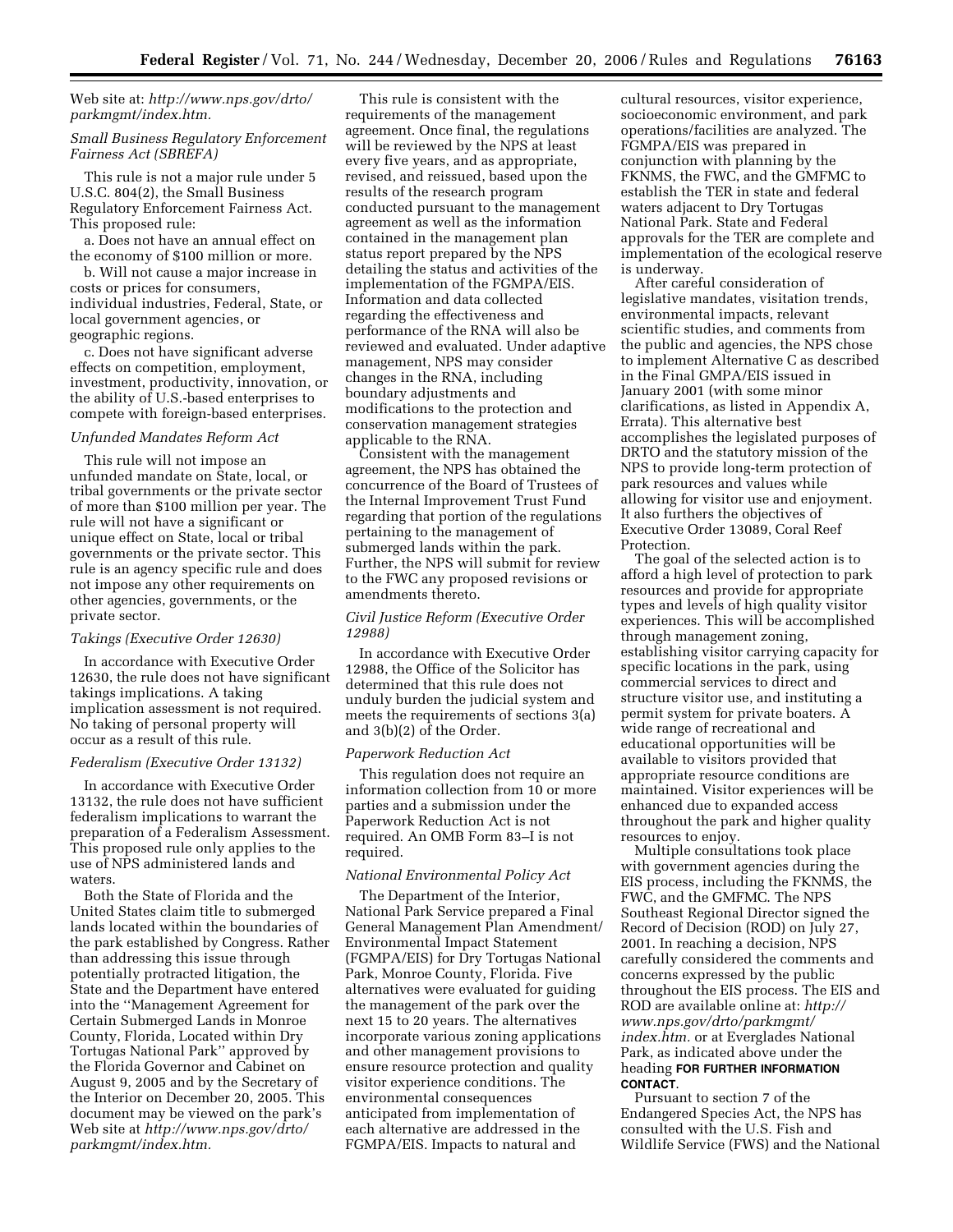Marine Fisheries Service (NMFS) regarding potential effects of the proposed regulations on federally listed species. On December 15, 2005, the FWS determined that the proposed rule would have no effect on the Bald eagle and would not likely adversely affect nesting marine turtles, the American crocodile, West Indian manatee or the Roseate tern.

On June 7, 2006, the NMFS issued a Biological Opinion on the proposed rule. NMFS determined that the continuation of hook and line fishing in the park may result in the lethal take of one sea turtle annually. NMFS concluded that this level of take is not likely to jeopardize the continued existence of green, hawksbill, leatherback, or loggerhead sea turtles. The Biological Opinion authorizes lethal take of one sea turtle per year and determined that the following Reasonable and Prudent Measures (RPM) are necessary and appropriate to minimize impacts of incidental take of sea turtles.

1. NPS must ensure that the Dry Tortugas National Park Sea Turtle Monitoring Program is maintained and capable of both detecting any adverse effects resulting from recreational fishing inside the park and assessing the actual level of incidental take in comparison with the anticipated incidental take documented in this opinion.

2. NPS must implement outreach programs seeking to increase awareness among park anglers and visitors of protected species within the park and ways to reduce encounters with those species.

3. NPS must provide NMFS' Southeast Regional Office of Protected Resources Division (F/SER3) with sufficient information to monitor this Incidental Take Statement.

To be exempt from liability for take prohibited by section 9 of the ESA, NPS must comply with the following terms and conditions, which implement the RPMs described above. These terms and conditions are non-discretionary.

*To implement RPM No. 1:* 

1. NPS must increase its sea turtle stranding surveillance to at least twice weekly. This surveillance should be split equally between shore and in water surveys when feasible.

2. NPS must establish a reporting system that requires anglers or charter boat guides to report interactions between their fishing party and sea turtles.

*To implement RPM No. 2:* 

3. NPS must develop and implement an outreach program to educate recreational fishers on sea turtle

handling protocols, emphasizing release procedures that minimize stress and maximize survival potential.

4. NPS must supply recreational fishers with verbal and/or written information on fishing gear that can reduce sea turtle bycatch (*i.e.*, circle hooks).

*To implement RPM No. 3:*  5. NPS must notify F/SER3 immediately if they believe a sea turtle stranding is related in any way to fishing activities within the park.

6. NPS shall monitor sea turtle strandings to ensure incidental take levels do not exceed the authorized level. If at any time, the take level stated in this opinion is exceeded, NPS must notify F/SER3 immediately. Stranding reports shall be submitted to F/SER3 annually. Submitted reports must include any information on the causes of strandings, with special attention paid to any fishing gear associated with the animal.

### *Government-to-Government Relationship With Tribes*

In accordance with the President's memorandum of April 29, 1994, ''Government to Government Relations with Native American Tribal Governments'' (59 FR 22951) and 512 DM 2, we have evaluated potential effects on federally recognized Indian tribes and have determined that there are no potential effects.

#### **List of Subjects in 36 CFR Part 7**

National parks, Recreation.

■ For reasons stated in the preamble, the National Park Service amends 36 CFR part 7 as follows:

## **PART 7—SPECIAL REGULATIONS, AREAS OF THE NATIONAL PARK SYSTEM**

■ 1. The authority for part 7 continues to read as follows:

**Authority:** 16 U.S.C. 1, 3, 9a, 460(q), 462(k); Sec. 7.96 also issued under D.C. Code 8–137 (1981) and D.C. Code 40–721 (1981).

■ 2. Section 7.27 is revised as follows:

#### **§ 7.27 Dry Tortugas National Park.**

*(a) What terms do I need to know?*  The following definitions apply to this section only:

(1) *Bait fish* means any of the following:

(i) Ballyhoo (family *Exocioetidae* and genus *Hemiramphus*), other genus may be included in this family;

(ii) Minnow (families *Cyprinodontidae, Peciliidae*, or *Aherinidae*);

(iii) Mojarra (family *Gerreidae*); (iv) Mullet (family *Mugilidae*);

(v) Pilchard (family *Clupeidae*); or (vi) Pinfish (family *Sparidae*, genus *Lagodon*).

(2) *Cast net* means a type of circular falling net, weighted on its periphery, which is thrown and retrieved by hand, measuring 14 feet or less stretched length (stretched length is defined as the distance from the horn at the center of the net with the net gathered and pulled taut, to the lead line).

(3) *Designated anchorage* means any area of sand within one nautical mile of the Fort Jefferson Harbor Light.

(4) *Dip net* means a hand held device for obtaining bait, the netting of which is fastened in a frame. A dip net may not exceed 3 feet at its widest point.

(5) *Finfish* means a member of subclasses Agnatha, Chondrichthyes, or Osteichthyes.

(6) *Flat wake speed* means the minimum required speed to leave a flat wave disturbance close astern a moving vessel yet maintain steerageway, but in no case in excess of 5 statute miles per hour.

(7) *Guide operations* means the activity of a person, partnership, firm, corporation, or other entity to provide services for hire to visitors of the park. This includes, but is not limited to, fishing, diving, snorkeling, and wildlife viewing.

(8) *Live rock* means any living marine organism or assemblage thereof attached to a hard substrate, including dead coral or rock but not individual mollusk shells.

(9) *Lobster* means any of the following:

(i) Shovelnosed or Spanish Lobster (*Scyllarides aequinocti*);

(ii) Slipper lobster (*Parribacus antarcticus*);

(iii) Caribbean spiny lobster (*Panulirus argus*); or

(iv) Spotted spiny lobster (*Panulirus guttatus*).

(10) *Marine life* means: (i) Sponges, sea anenomes, corals,

jellyfish, sea cucumbers, starfish, sea urchins, octopus, crabs, shrimp, barnacles, worms, conch; and

(ii) Other animals belonging to the Phyla Porifera, Cnidaria, Echinodermata, Mollusca, Bryozoa, Brachiopoda, Arthropoda, Platyhilmenthes, and Annelida.

(11) *Not available for immediate use*  means not readily accessible for immediate use (*e.g.*, by being stowed unbaited in a cabin, locker, rod holder, or similar storage area, or being securely covered and lashed to a deck or bulkhead).

(12) *Ornamental tropical fish* means a brightly colored fish, often used for aquarium purposes and which lives in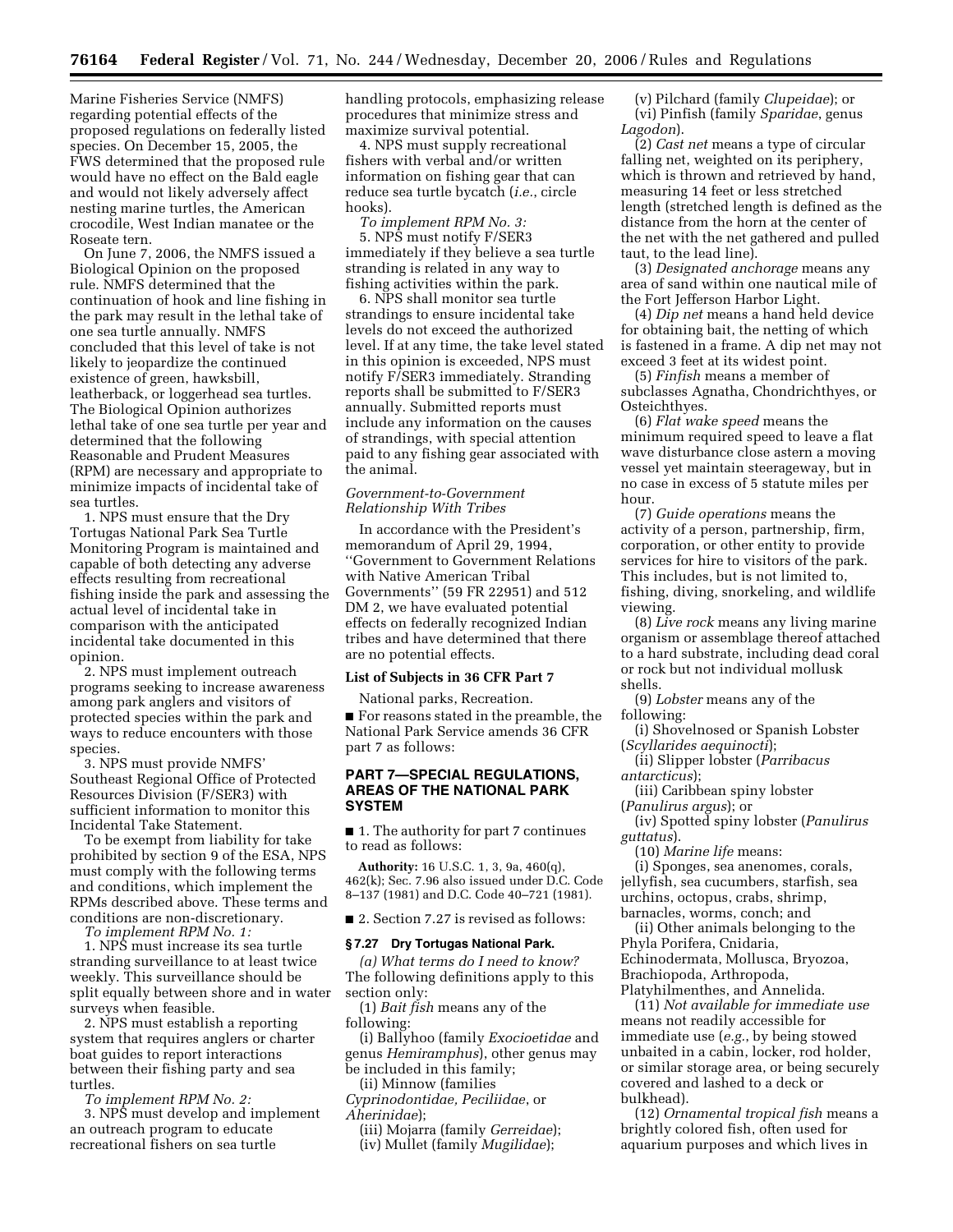close relationship to coral communities, belonging to the families Syngathidae, Apogonidae, Pomacentridae, Scaridae, Blennidae, Callionymidae, Gobiidae, Ostraciidae, or Diodontidae.

(13) *Permit*, in the case of 36 CFR part 7.27, means an authorization in writing or orally (e.g., via radio or telephonically).

(14) *Research Natural Area* (RNA) at Dry Tortugas National Park means the 46-square-statute-mile area in the northwest portion of the park enclosed by connecting with straight lines the adjacent points of 82°51′ W and 24°36′ N, and 82°58′ W and 24°36′ N west to the park boundary, but excluding:

(i) The designated anchorage;

(ii) Garden Key, Bush Key and Long Key; or

(iii) The central portion of Loggerhead key including the lighthouse and associated buildings.

(15) *Shrimp* means a member of the genus *Farfantepenaeus*, Penaeus sp.

(b) Are there recreational fishing restrictions that I need to know?

(1) Yes. After consulting with and obtaining the concurrence of the Florida Fish and Wildlife Conservation Commission, based on management objectives and the park fisheries research, the Superintendent may impose closures and establish conditions or restrictions necessary pertaining to fishing, including, but not limited to, species of fish that may be taken, seasons, and hours during which fishing may take place, methods of taking, and size, bag, and possession limits. The public will be notified of any changes through one or more methods listed in § 1.7 of this chapter. In emergency situations, after consulting with the Florida Fish and Wildlife Conservation Commission, the Superintendent may impose temporary closures and establish conditions or restrictions necessary, but not exceeding 30 days in duration which may be extended for one additional 30 day period, pertaining to fishing, including, but not limited to, species of fish that may be taken, seasons, and hours during which fishing may take place, methods of taking, and size, bag, and possession limits. In emergency situations where consultation in advance is not possible, the Superintendent will consult with the Florida Fish and Wildlife Conservation Commission within 24 hours of the initiation of the temporary closure or restriction.

(2) Only the following may be legally taken from Dry Tortugas National Park:

(i) Fin fish by closely attended hookand-line;

(ii) Bait fish by closely attended hook and line, dip net, or cast net and limited to 5 gallons per vessel per day; and

(iii) Shrimp may be taken by dip net or cast net.

(3) The following waters and areas are closed to fishing:

(i) The Research Natural Area (RNA): Fish and fishing gear may be possessed aboard a vessel in the RNA, provided such fish can be shown not to have been harvested from within, removed from, or taken within the RNA, as applicable, by being stowed in a cabin, locker, or similar storage area prior to entering and during transit through the RNA, provided further that such vessel is in continuous transit through the RNA. Gear capable of harvesting fish may be aboard a vessel in the RNA, provided such gear is not available for immediate use when entering and during transit through the RNA and no presumption of fishing activity shall be drawn therefrom;

(ii) Garden Key moat;

(iii) Within any swimming and snorkeling areas designated by buoys;

(iv) Within 50 feet of the historic coaling docks;

(v) Helipad areas, including the gasoline refueling dock.

(4) The following are prohibited: (i) Possessing lobster within the boundaries of the park, unless the individual took the lobster outside park waters and has the proper State/Federal licenses and permits. Vessels with legally taken lobster aboard which was taken outside the park may not have persons overboard in park waters. The presence of lobster aboard a vessel in park waters, while one or more persons from such vessel are overboard, constitutes prima facie evidence that the lobsters were harvested from park waters in violation of this chapter.

(ii) Taking fish by pole spear, Hawaiian sling, rubber powered, pneumatic, or spring loaded gun or similar device known as a speargun, air rifles, bows and arrows, powerheads, or explosive powered guns. Operators of vessels within the park must break down and store all weapons described in this paragraph so that they are not available for immediate use.

(iii) Use of a hand held hook, gig, gaff, or snare, except that a gaff may be used for landing a fish lawfully caught by hook and line when consistent with all requirements in this section, including size and species restrictions.

(iv) Taking, possessing, or touching any ornamental tropical fish or marine life except as expressly provided in this section.

(v) Dragging or trawling a dip net or cast net.

(vi) The use of nets except as provided in paragraphs (b)(3)(ii)and (iii) of this section.

(vii) Engaging in guide operations (fee for service), including but not limited to fishing and diving, except in accordance with the provisions of:

(A) A permit, contract, or other commercial use authorization; or

(B) Other written agreement with the United States administered under this chapter.

(c) *Are any areas of the park closed to the public?* Yes. The following areas are closed to the public:

(1) The elkhorn (*Acropora palmata*) and staghorn (*Acropora prolifera*) coral patches adjacent to and including the tidal channel southeast of Long and Bush Keys and extending to 100 yards from the exterior edge of either patch;

(2) Hospital and Long Keys; and

(3) Areas that the Superintendent designates in accordance with § 1.5 and noticed to the public through one or more of the methods listed in § 1.7 of this chapter.

(d) *What restrictions apply on Loggerhead Key?* 

(1) The Superintendent will, as necessary to protect park resources, visitors, or employees:

(i) Designate areas on Loggerhead Key open for public use;

(ii) Establish closures or restrictions on and around the waters of Loggerhead Key; and

(iii) Establish conditions for docking, swimming or wading, and hiking.

(2) The Superintendent will notify the public of designations, closures or restrictions through one or more of the methods listed in § 1.7 of this chapter.

(e) *What restrictions apply to* 

*anchoring a vessel in the park?*  (1) Anchoring in the Research Natural

Area (RNA) is prohibited.

(2) All vessels in the RNA must use designated mooring buoys.

(3) Anchoring between sunset and sunrise is limited to the designated anchorage area at Garden Key.

(4) Vessels engaged in commercial fishing or shrimping must not anchor in any of the channels, harbors, or lagoons in the vicinity of Garden Key, Bush Key, or the surrounding shoals outside of Bird Key Harbor, except in cases of emergency involving danger to life or property. (Emergencies may include, adverse weather conditions, mechanical failure, medical emergencies, or other public safety situations.)

(f) *What vessel operations are prohibited?* The following vessel operations are prohibited:

(1) Operating a vessel in the Fort Jefferson Moat; and